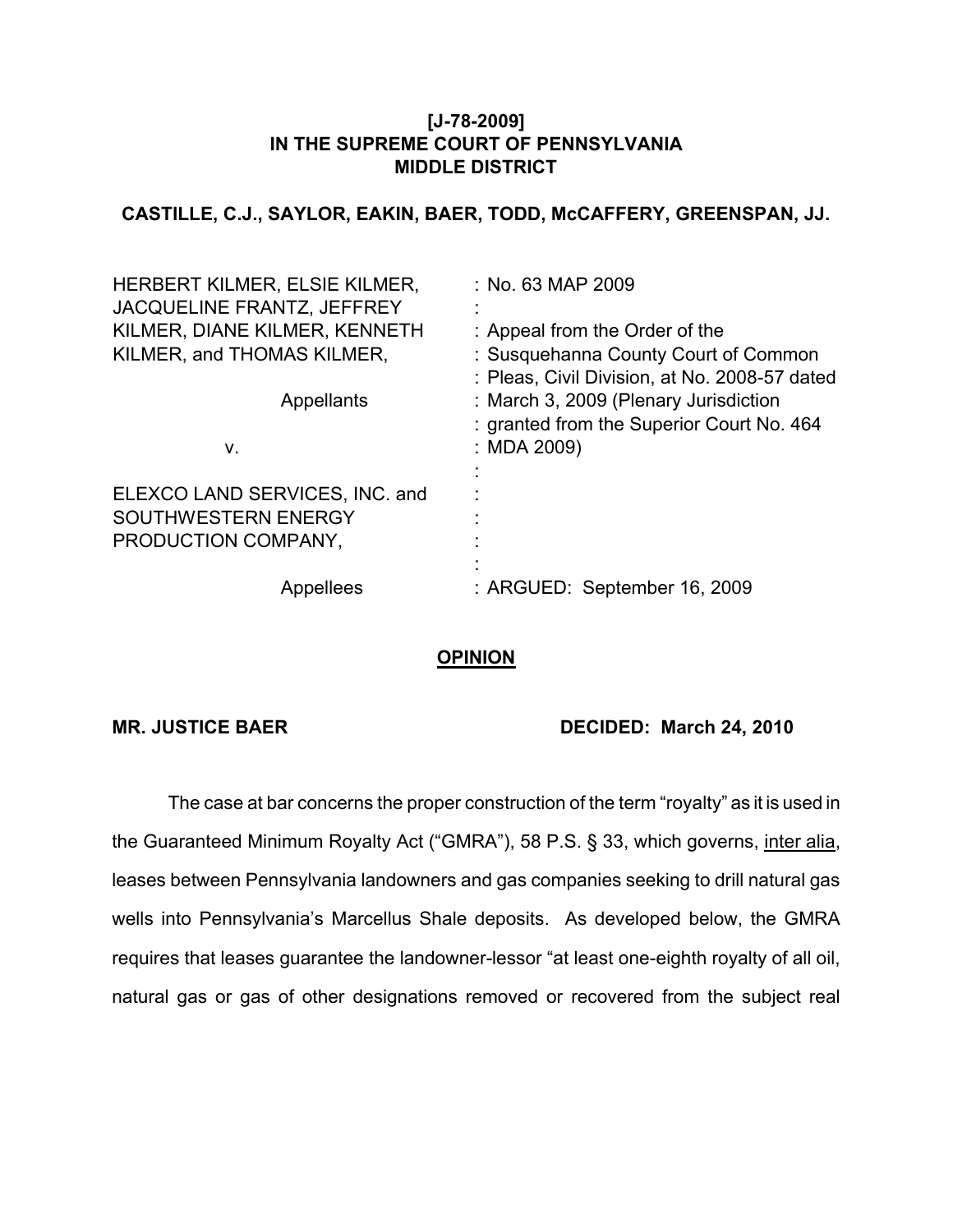property." 58 P.S.  $\S 33$ .<sup>1</sup> Although the critical term "rovalty" is not defined by the statute, many leases in the Commonwealth, including the lease at issue before this Court, calculate the royalties as one-eighth of the sale price of the gas minus one-eighth of the postproduction costs of bringing the gas to market.<sup>2</sup> This calculation is called the "net-back method," as its goal is to determine the value of the gas when it leaves the ground (hereinafter "at the wellhead") by deducting from the sales price the costs of getting the natural gas from the wellhead to the market. $3$  The landowners in this case filed for declaratory judgment seeking to void their lease, arguing that the net-back method of calculating royalties violates the GMRA. The trial court rejected this argument and granted

3 The Code of Federal Regulations defines the net-back method:

Net-back method (or work-back method) means a method for calculating market value of gas at the lease. Under this method, costs of transportation, processing, or manufacturing are deducted from the proceeds received for the gas, residue gas or gas plant products, and any extracted, processed, or manufactured products, or from the value of the gas, residue gas or gas plant products, and any extracted, processed, or manufactured products, at the first point at which reasonable values for any such products may be determined by a sale pursuant to an arm's-length contract or comparison to other sales of such products, to ascertain value at the lease.

30 C.F.R. § 206.151; see also Howard R. Williams & Charles J. Meyers, Manual of Oil and Gas Terms § N (Patrick H. Martin & Bruce M. Kramer eds., 2009). The Code uses the term "lease" to mean both the contractual document and the land covered by the document, such that it has the same meaning as wellhead. 30 C.F.R. § 206.151.

<sup>1</sup> The parties occasionally refer to a required royalty of 12.5 percent, which is equal to one eighth.

<sup>2</sup> In industry parlance, "production costs" refer to the expenses of getting gas to the point it exits the ground, and "post-production costs" refer to expenditures from when the gas exits the ground until it is sold. We will adhere to these definitions throughout this opinion.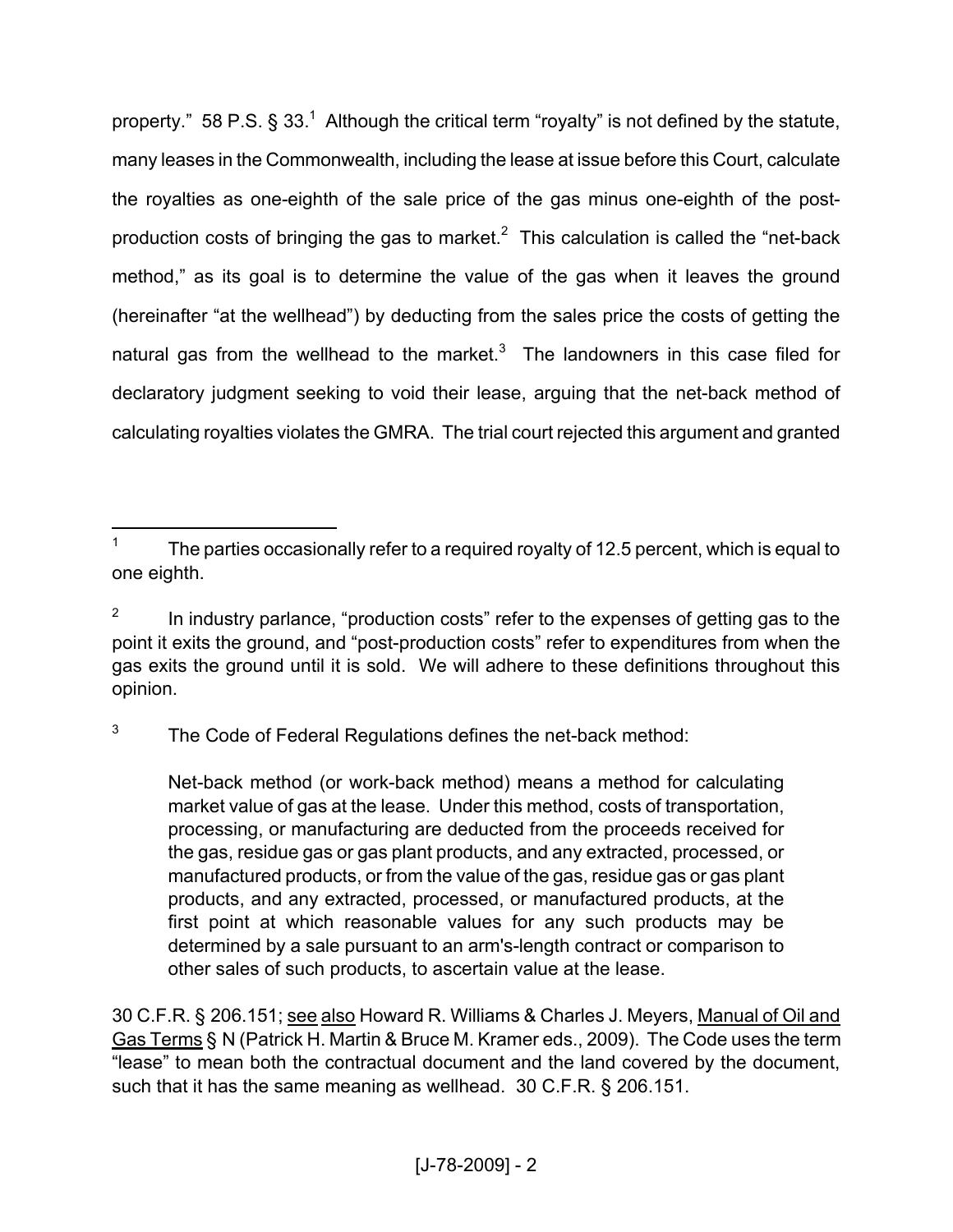summary judgment to the gas companies. After exercising extraordinary jurisdiction, we affirm the decision below.

The Marcellus Formation is a region of natural gas-rich shale extending from New York to West Virginia, including large portions of Pennsylvania. See generally Timothy Considine, et al, Pennsylvania State University, An Emerging Giant: Prospects and Economic Impacts of Developing the Marcellus Shale Natural Gas Play (2009). While the existence of the gas deposits in the area have been known for a long time, recent developments in drilling techniques have allowed for the potential recovery of dramatically larger quantities of natural gas. Estimates suggest that the area could contain over 489 trillion cubic feet of recoverable gas, enough to supply the natural gas needs of the United States for fourteen years. The developments in recovery techniques and the proximity of the formation to the energy markets of the east coast cities has created a surge of interest in drilling in the area. Consequently, gas companies in the past few years have offered landowners much more lucrative lease terms than were present in older leases, given the increased competition for drilling rights. This has caused some landowners to review their older leases and question whether the terms provided therein comply with the GMRA.

In January 2008, Landowners<sup>4</sup> in the present case filed a complaint for declaratory judgment in the Court of Common Pleas of Susquehanna County seeking to invalidate their 2007 lease, asserting that the lease violated the one-eighth royalty requirement of the GMRA because the net-back method resulted in a royalty less than one-eighth of the value of the gas. The relevant provision of the lease provided for the calculation of royalties as follows:

 $4$  We will refer to the appellants listed in the caption as the "Landowners" and recognize that they are also the plaintiff-lessors. In contrast, we will refer to the named appellees as the Gas Companies, who are the defendant-lessees.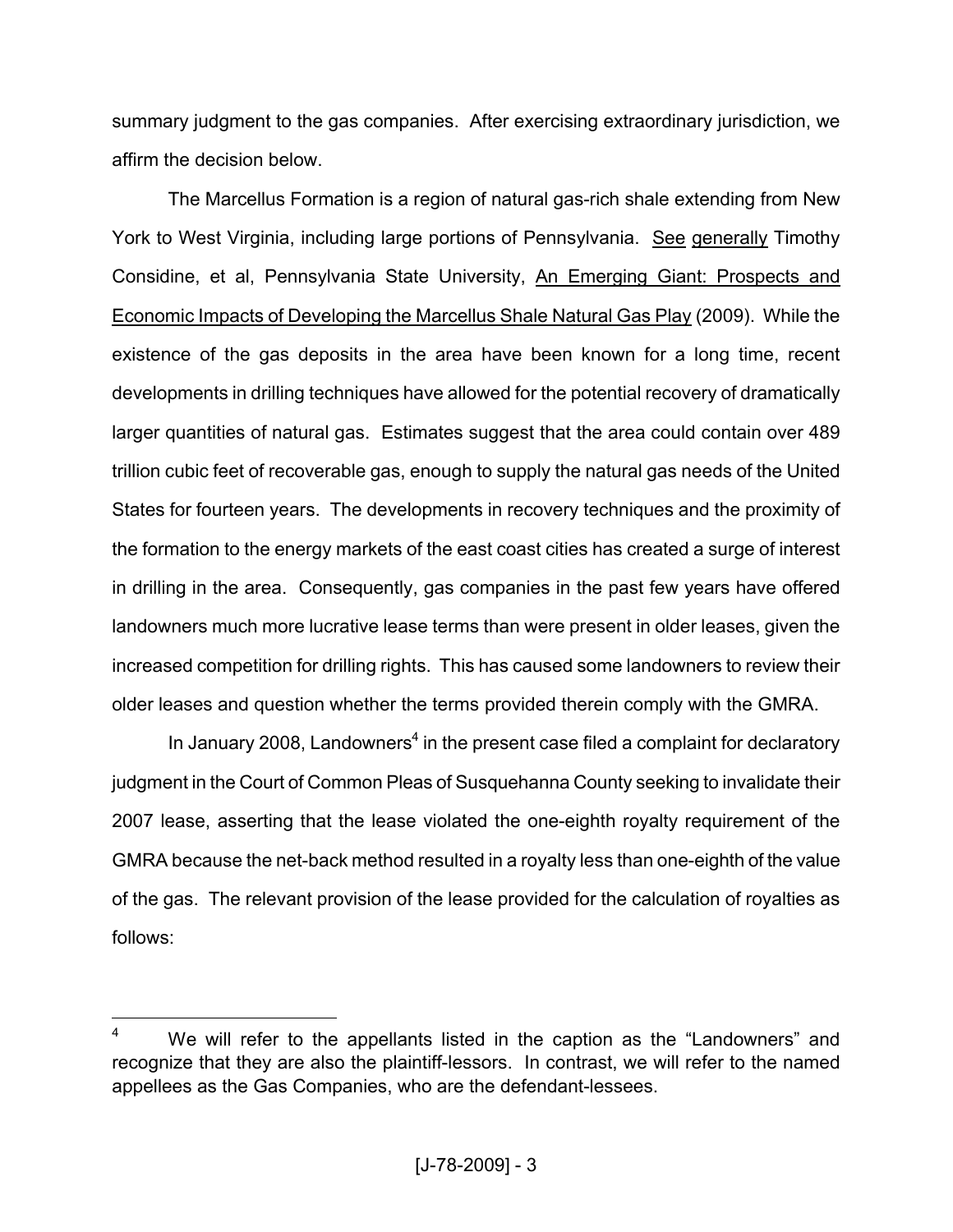3. Royalty Payment. For all Oil and Gas Substances that are produced and sold from the leased premises, Lessor shall receive as its royalty one eighth (1/8th) of the sales proceeds actually received by Lessee from the sale of such production, less this same percentage share of all Post Production Costs, as defined below, and this same percentage share of all production, severance and ad valorem taxes. As used in this provision, Post Production Costs shall mean (i) all losses of produced volumes (whether by use as fuel, line loss, flaring, venting or otherwise) and (ii) all costs actually incurred by Lessee from and after the wellhead to the point of sale, including, without limitation, all gathering, dehydration, compression, treatment, processing, marketing and transportation costs incurred in connection with the sale of such production. For royalty calculation purposes, Lessee shall never be required to adjust the sales proceeds to account for the purchaser's costs or charges downstream from the point of sale.

Lease between Kilmer et. al and Elexco Land Services, Inc, dated October 15, 2007

("Lease") (emphasis added).<sup>5</sup> Similar royalty provisions are present in many other leases

across the Commonwealth. According to Landowners, this provision violates the GMRA,

which provides in full:

§ 33. Guarantee of minimum royalties

A lease or other such agreement conveying the right to remove or recover oil, natural gas or gas of any other designation from lessor to lessee shall not be valid if such lease does not guarantee the lessor at least one-eighth royalty of all oil, natural gas or gas of other designations removed or recovered from the subject real property.

58 P.S. § 33.

As the case presented the trial court with a pure question of law regarding the

requirements of the GMRA, both parties filed motions for summary judgment.<sup>6</sup> In March

2009, the trial court granted summary judgment in favor of the Gas Companies and denied

6 The Gas Companies filed counterclaims. As indicated below, these have been discontinued and need not be discussed herein.

<sup>5</sup> Landowners also acknowledge that they received a signing bonus of \$100 per acre. Reply Brief for Appellant at 20. At the time of filing the brief, Landowners asserted that the gas companies were willing to pay new lessors a signing bonus of \$2,800 per acre. Reply Brief at 21.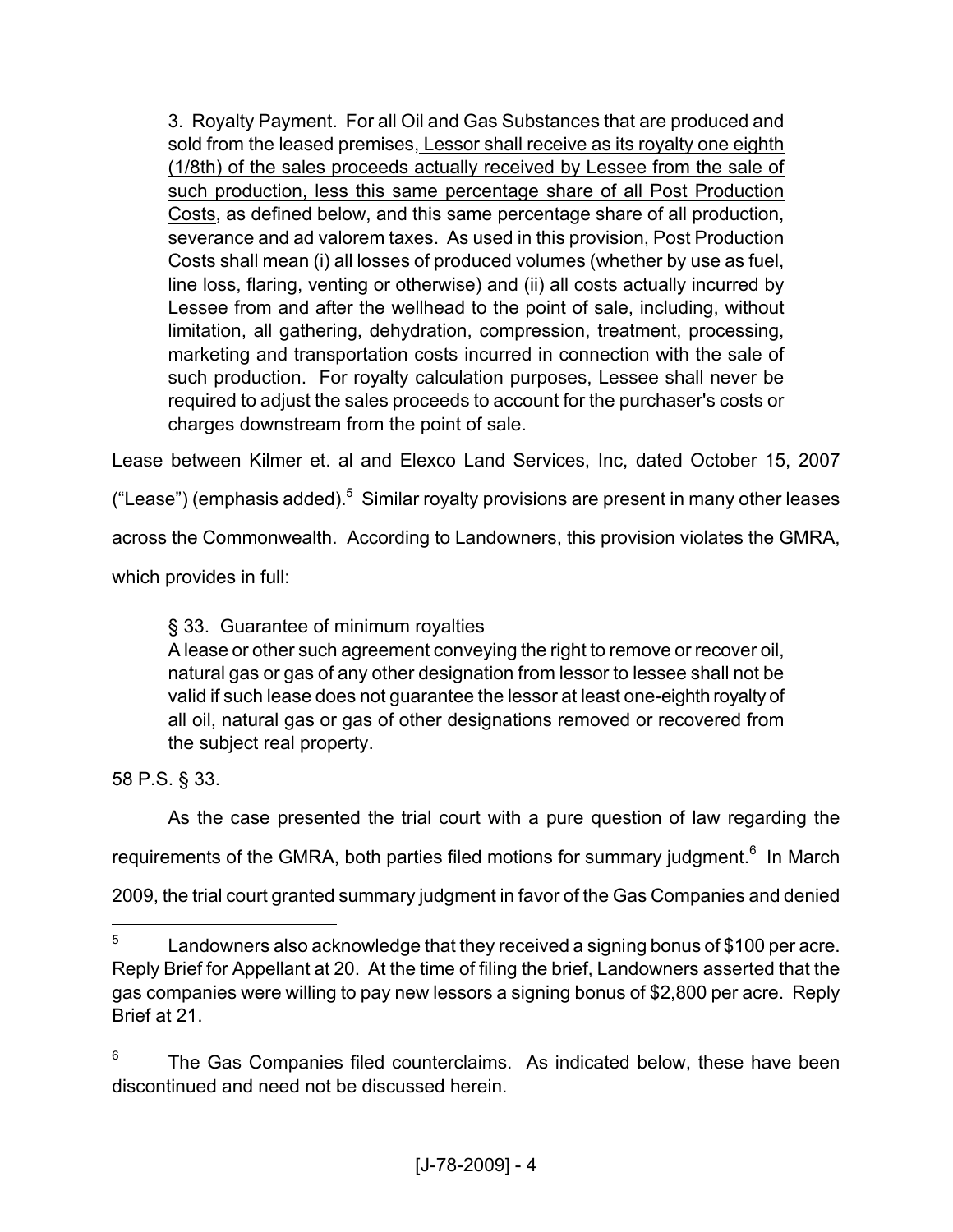Landowners' motion for summary judgment. The court concluded that there were no issues of material fact and that the GMRA does not preclude the parties from utilizing the net-back method of royalty calculation. The Gas Companies discontinued their other claims and praeciped for the entry of judgment. Landowners timely appealed to the Superior Court.

In a very brief opinion in support of its decision, the trial court observed that no Pennsylvania appellate court had yet spoken to the question of whether the net-back method of royalty calculation violated the GMRA, despite the numerous cases then pending in Pennsylvania trial courts involving the same question. The trial court acknowledged, but did not rely upon, the Gas Companies' argument that the term "royalty" had acquired a meaning in the industry that was consistent with the use of the net-back method. The court, however, ultimately held that the lease did not violate the GMRA because "[t]he statute in question does not prohibit the inclusion of 'post-production' costs to calculate the one-eighth royalty. The parties are, therefore, free to negotiate how that royalty shall be calculated, so long as the net result is not less than one-eighth." Tr. Ct. Op. at 3.

Recognizing that more than seventy suits were currently on hold pending the appellate litigation in this case and fearing that uncertainty would stymie economic development, the Gas Companies filed a petition asking this Court to exercise extraordinary jurisdiction to speed the resolution of this pure legal question of first impression. The Landowners did not oppose the petition. We granted extraordinary jurisdiction pursuant to 42 Pa.C.S.  $\,$   $\,$   $\,726^{7}$  to consider whether the GMRA precludes parties

(continued…)

<sup>7</sup> § 726. Extraordinary jurisdiction

Notwithstanding any other provision of law, the Supreme Court may, on its own motion or upon petition of any party, in any matter pending before any court or magisterial district judge of this Commonwealth involving an issue of immediate public importance, assume plenary jurisdiction of such matter at any stage thereof and enter a final order or otherwise cause right and justice to be done.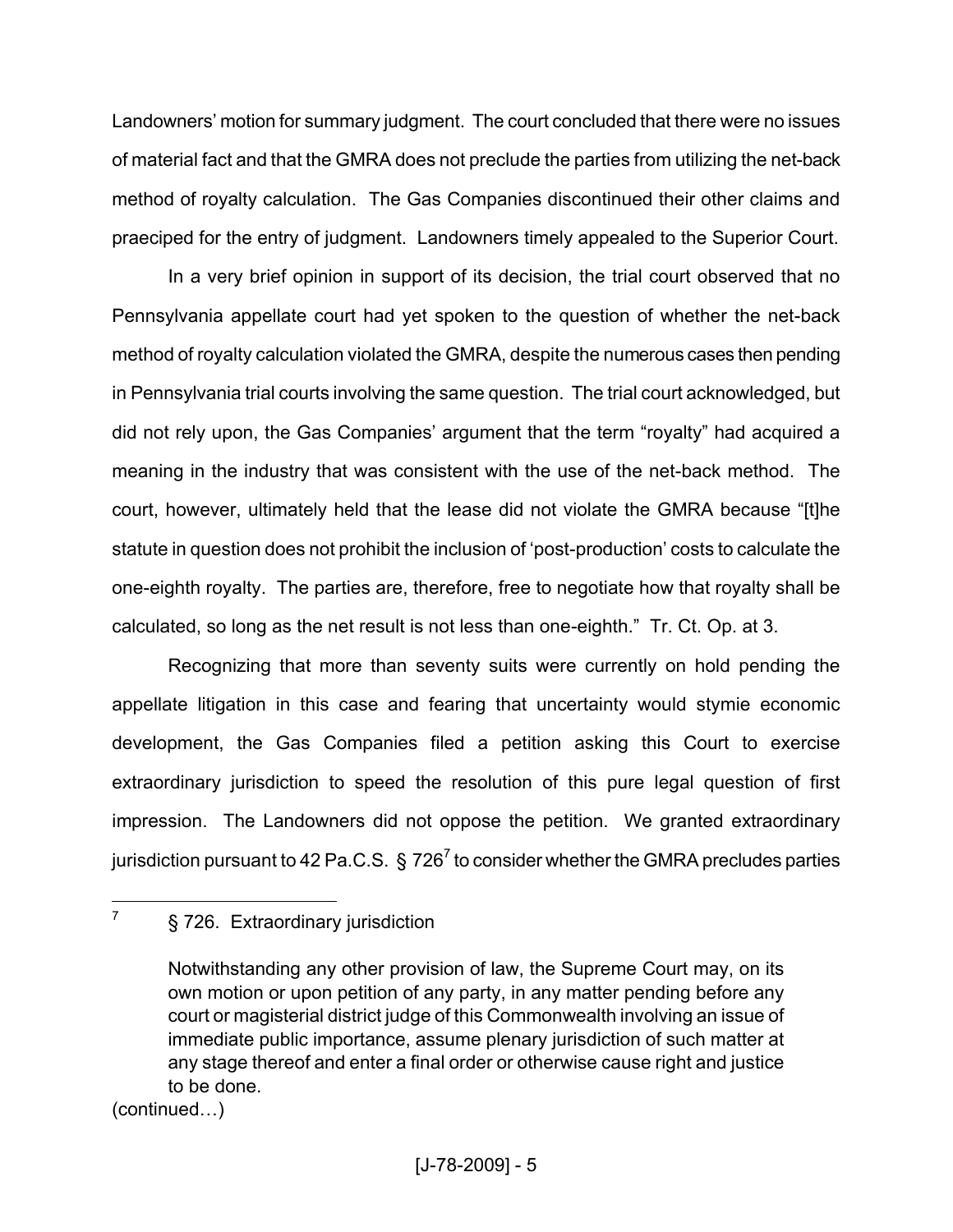from contracting to use the net-back method to determine the royalties payable under an oil or natural gas lease. As the question presented involves a pure question of law, our scope of review is plenary and our standard of review is de novo. See Merlini ex rel. Merlini v. Gallitzin Water Authority, 980 A.2d 502, 506 (Pa. 2009).

Before this Court, Landowners seek to invalidate their leases, claiming that the Gas Companies are attempting to evade the GMRA's requirement of a one-eighth royalty. Landowners argue that the plain language of the statute does not provide for the net-back method through which post-production costs are subtracted from the sale price at market. Likewise, Landowners assert that the plain language does not state that royalties should be calculated at the wellhead as argued by the Gas Companies. Landowners reject the Gas Companies' contention that the word "royalty" has developed a technical meaning in the oil and gas industry. Instead, they maintain that the ordinary meaning of the term royalty should be binding in this case. Relying upon standard dictionary definitions, Landowners argue that the term "royalty" is ordinarily defined as "a compensation or portion of the proceeds paid to the owner of a right, as a patent or oil or mineral right." Landowners' Brief at 19 (emphasis in original). They note that "proceeds" are defined as the "total amount derived from a sale or other transaction." Landowners' Brief at 20. Thus, they argue that the relevant question is what was the price at the point of sale, regardless of where the sale is made or the costs of getting the raw product from the wellhead to the point of sale.

Landowners additionally argue that Pennsylvania precedent accords with their interpretation of the term "royalty." To support their argument that the calculation should be made at the point of sale rather than the wellhead, Landowners rely upon a century-old theory in oil and gas law placing an " implied duty to market" upon gas companies, which

<sup>(…</sup>continued)

<sup>42</sup> Pa.C.S. § 726.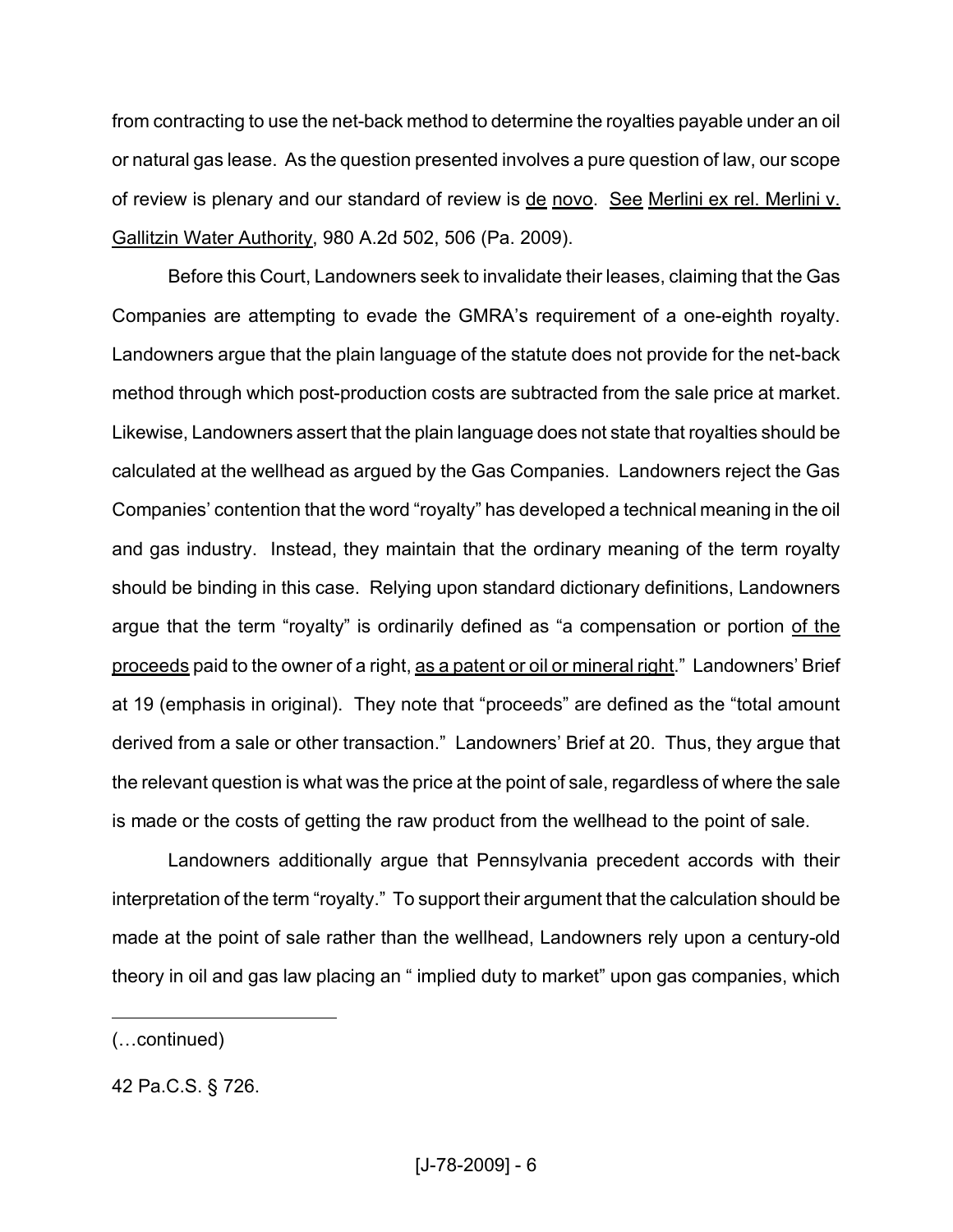they claim derives from this Court's decision in Iams v. Carnegie Natural Gas, Co., 45 A.2d 54 (Pa. 1899). Under the implied duty to market theory, if sufficient quantities of gas can be obtained to justify marketing the gas, then the lessee-gas company has "an obligation to operate for the common good of both parties" and to market the gas, rather than allowing the well to remain idle. Id. at 55.

Landowners assert that the implied "duty to market" is the legal basis for the "First Marketable Product Doctrine," which Landowners claimrequires the lessee/gas company to bear all the costs necessary to get the natural gas to the point of sale. Citing cases from Colorado, Oklahoma, and Kansas, they claim that the First Marketable Product Doctrine provides that because the lessee-gas company has a duty to market the natural gas, it is inherent that the lessee gas-company be responsible for all costs necessary to satisfy that duty. Although acknowledging that Pennsylvania has not adopted the First Marketable Product Doctrine, Landowners argue that it can be assumed that the legislature was aware of the century-old duty to market doctrine when it enacted the GMRA in 1979, and thus, intended the GMRA to reflect the doctrine by requiring lessees to bear all the costs necessary to market the gas, which would include the post-production costs at issue in this  $case<sup>8</sup>$ 

Landowners further note that the federal district court in Stone v. Elexco, No. 3:09 cv-264 (M. D. Pa. June 1, 2009), $^9$  refused to accept, for purposes of a motion to dismiss filed by the gas companies in that case, the claim that the term "royalty" has developed a

<sup>8</sup> Landowners cite works of former professor and noted scholar in natural gas law, Bruce Kramer, in support of their duty to market argument. Professor Kramer, however, has filed an **amicus curiae** brief in favor of Gas Companies, rejecting Landowners' interpretation of his work.

<sup>9</sup> The trial judge in Stone also presided over the published case of Kropa v. Cabot Oil & Gas Corp., 609 F.Supp.2d 372 (M.D. Pa. 2009), which contains a similar analysis.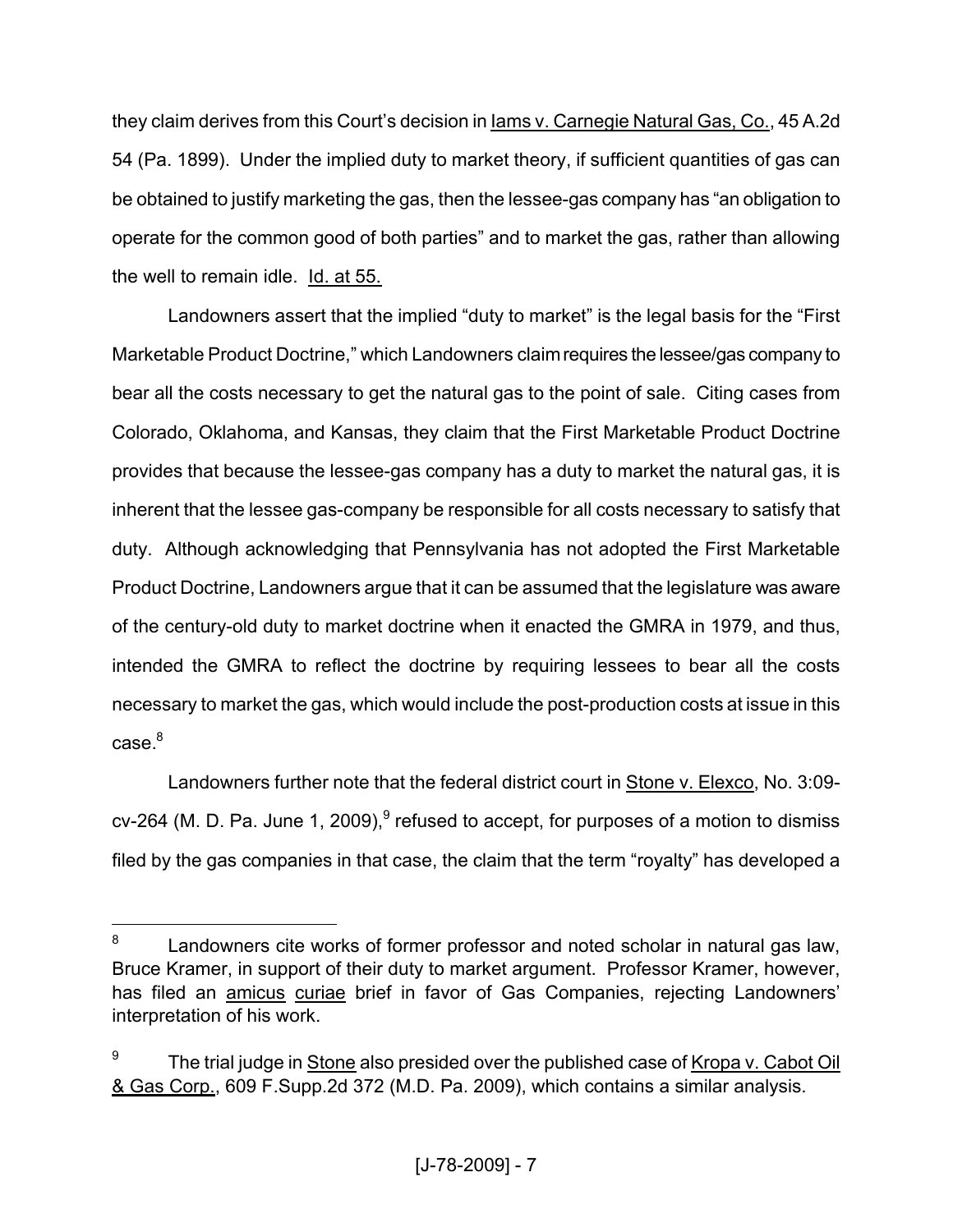technical meaning in the gas industry, which is that the royalty should be calculated at the wellhead. The federal court relied upon a Colorado Supreme Court opinion that identified two lines of precedent nationwide regarding the calculation of an oil and gas royalty. Garman v. Conoco, Inc. 886 P.2d 652, 657-58 (Colo. 1994) (collecting cases). The Colorado court observed that Texas and Louisiana calculated royalties at the wellhead, whereas Kansas, Oklahoma, Wyoming, and the federal government calculated the price at the point of sale. Apparently, Arkansas and North Dakota defaulted to use of the point of sale to calculate royalties unless the lease specified otherwise.  $Id.<sup>10</sup>$  The court in Stone also observed that Pennsylvania had utilized the duty to market doctrine in the lams case. Given the divergence in precedent regarding the point of calculation of royalties, the federal court refused to decide the issue in a motion to dismiss and instead required further argument.

Landowners next look to legislative history to support their claim that the legislature intended for the one-eighth royalty to be calculated at the point of sale. Essentially acknowledging that there is no legislative history regarding the GMRA that is directly supportive of their claim, Landowners look to the Pennsylvania Oil and Gas Conservation Law, 58 P.S. § 402, enacted in 1961, which regulated the drilling of natural gas wells more than 3,800 feet below the surface (specifically, below the so-called Onondaga Horizon). In that act, the legislature defined a "royalty owner" as "any owner of an interest in oil or gas lease which entitles him to share in the production of the oil or gas under such lease or the proceeds therefrom without obligating him to pay any costs under such lease." Id. (emphasis added). The Landowners contend that the Oil and Gas Conservation Law and

<sup>&</sup>lt;sup>10</sup> We note that, since the decision in  $Garman$ , North Dakota now defaults to the calculation of royalties at the wellhead. See Bice v. Petro-Hunt, LLC, 768 N.W. 2d 496, 502 (N.D. 2009) (adopting the "at the well rule" and rejecting the First Marketable Product Doctrine). Moreover, some of the states detailed in Garman allowed leases to provide for the sharing of the costs of transportation and processing. Garman, 886 P.2d at 658.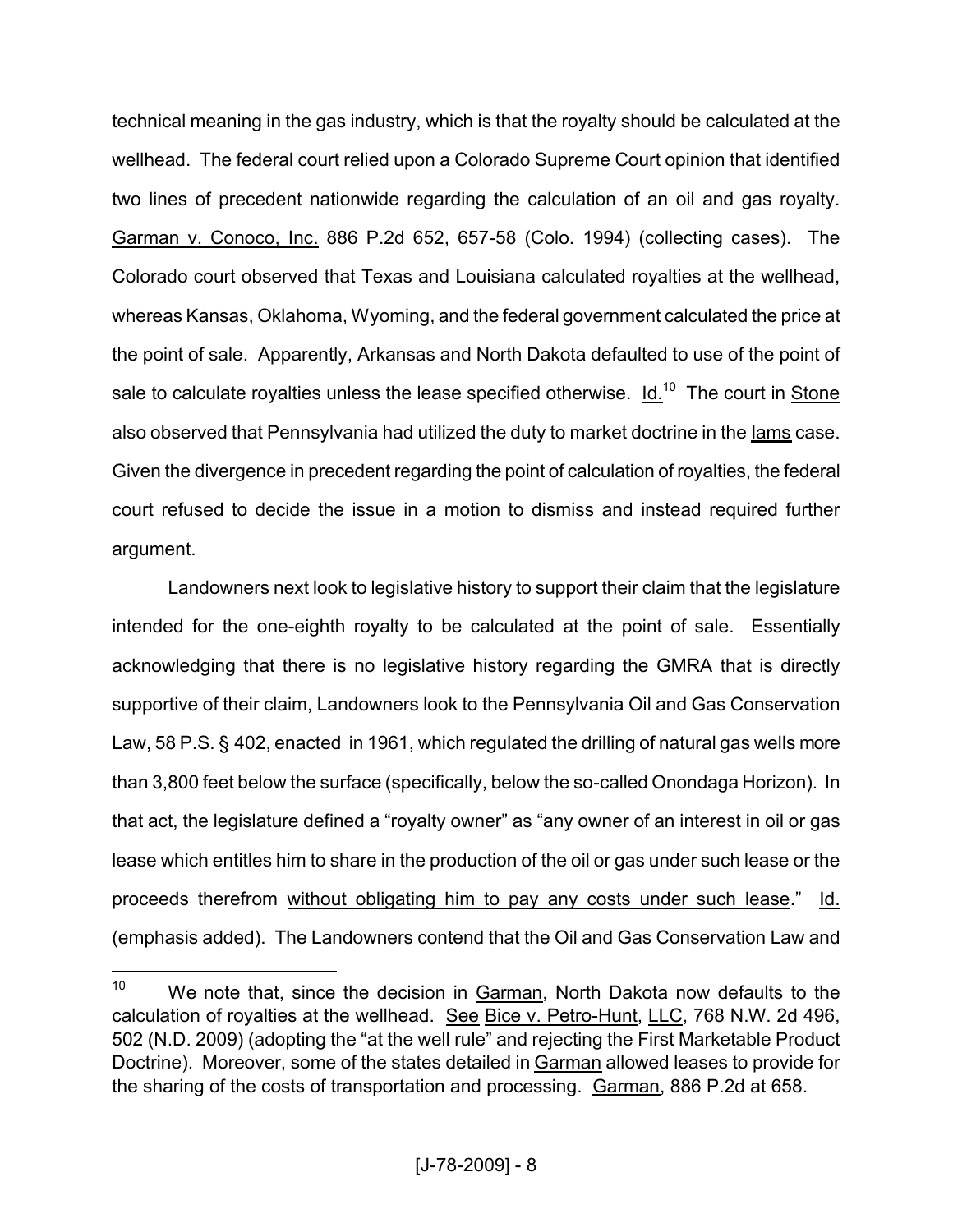the GMRA should be read in pari materia as they both relate to natural gas leases. Accordingly, they assert that when read together the two statutes provide that landowners "are entitled to the payment of one-eighth royalty of all oil, natural gas, or gas of other designations removed or recovered from the subject real property without obligating them to pay any costs under such lease." Landowners' Brief at 7. Landowners contend that "any costs" includes production and post-production costs.

Landowners also rely upon the Pennsylvania rules of statutory construction for remedial statutes, which require that such statutes must be interpreted to achieve an act's purpose of remedying the perceived mischief addressed therein. They note that the GMRA is the only statute in the country that provides for a minimum percentage royalty to be paid to a landowner. Landowners contend that the GMRA is a remedial statute intended to prevent deception and exploitation of Pennsylvania property owners by developers. Therefore, Landowners assert that the statute must be interpreted in their favor, and the only way to guarantee the landowner a one-eighth royalty is to base the payment on the amount of money received by the gas company when it sells the gas at the prevailing market price, and not the illusory value of the gas "at the wellhead." They argue that the market price is an easily determined amount that is not subject to corporate manipulation and inflation of costs. They emphasize that the definition of post-production costs as used in the net-back calculation in the current lease is "without limitation." Moreover, they assert that use of post-production deductions will merely generate more litigation over the legitimacy of the deductions claimed by the Gas Companies. They contend that it satisfies the remedial purpose of the GMRA to read the statute to prevent the potential exaggeration of post-production costs, which would result in a diminished royalty.

In sum, Landowners assert that the Lease is not valid because it does not comply with the GMRA, given that royalties under the Lease are calculated after deducting post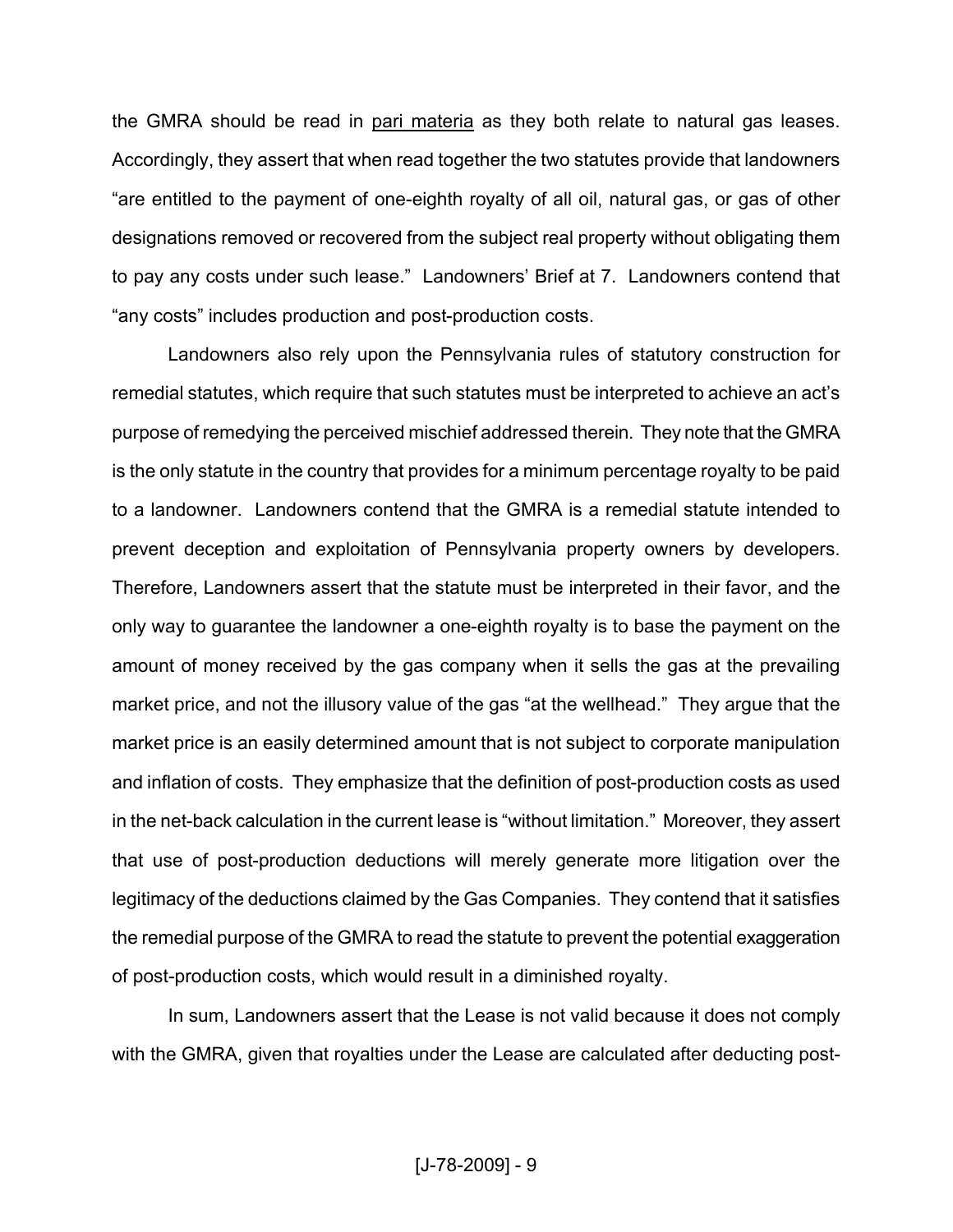production costs, which Landowners claim does not satisfy the one-eighth royalty required by the GMRA.<sup>11</sup>

In contrast, the Gas Companies essentially contend that Landowners are attempting to find a way to invalidate the Lease in hopes of renegotiating, given the new developments regarding the Marcellus Shale natural gas deposits. The Gas Companies, however, reject Landowners' contention that the Lease's net-back calculation of royalties violates the **GMRA** 

The Gas Companies maintain that the plain language of the GMRA provides that a landowner shall receive one-eighth of "all oil, natural gas or gas of other designations removed or recovered from the subject real property." 58 P.S. §33. From this language, the Gas Companies contend that the relevant point of reference is the moment the gas is "removed" from the ground, or in other words "at the wellhead." They assert that natural gas cannot be "removed or recovered" downstream from the point it exits the ground at the wellhead. They also argue that nothing in the GMRA restricts the parties from contracting for a different point of measurement downstream of the wellhead so long as it provides at a minimum for a royalty of one-eighth at the point of removal - the wellhead.

The Gas Companies note that there are two basic ways to receive a royalty - either as a portion of the actual product ("in-kind") or the monetary equivalent.<sup>12</sup> While

<sup>&</sup>lt;sup>11</sup> We acknowledge that several other landowners have filed <u>amici</u> briefs in this case, in part, because their individual suits against their lessees have been stayed pending this decision. In addition to the arguments raised by Landowners, amici also suggest there is debate regarding how to classify some costs, like compression, which they claim occurs during both production and post-production. This variability in calculation, they claim, threatens the guarantee of the eight percent royalty mandated by the GMRA.

 $12$  Landowners contend that the term royalty does not encompass a share of the actual product but only "money to be paid," and thus suggest that the GMRA did not contemplate that a landowner would receive natural gas in-kind as the royalty. They also suggest that the concept of taking natural gas royalties in-kind is absurd, and thus against the rules of (continued…)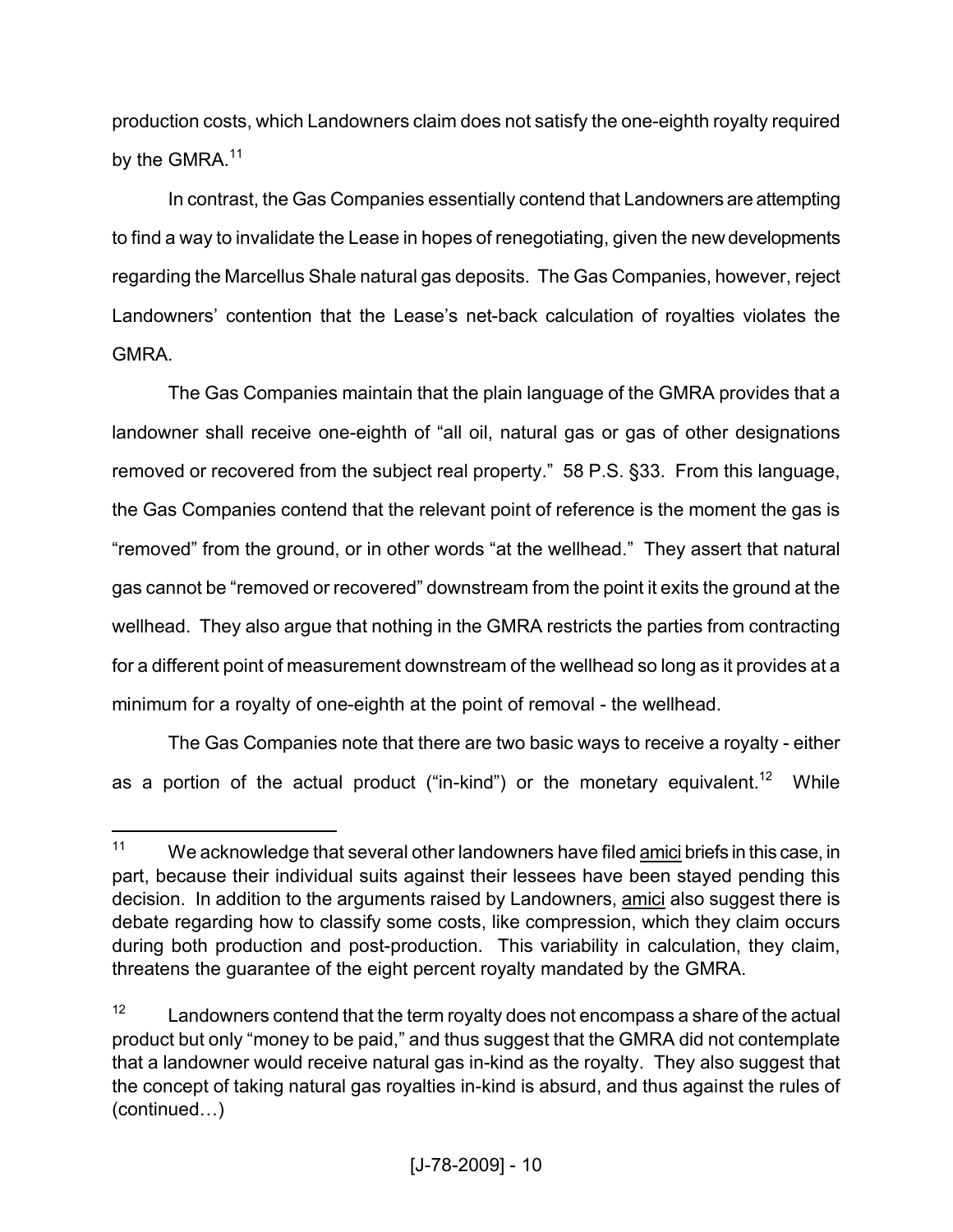theoretically possible, the Gas Companies acknowledge that it is generally impractical for a landowner to take a natural gas royalty in-kind, at least when the gas is removed at the wellhead, because that would require the landowner to perform extensive post-production activities that are necessary to process the gas into a usable and thus marketable product. Therefore, to calculate the price of the natural gas at the wellhead (and thus the royalties), they argue that we must work backward from the value-added price received at the point of sale by deducting the companies' costs of turning the gas into a marketable commodity. As mentioned, this calculation is often referred to in the industry as the "net-back" method of calculating royalties.

The Gas Companies observe that the gas producers sell their product at various points downstream from the wellhead in various states of production and that the further downstream the sale, the higher the price. Similarly, expenditures for transportation of the gas to the high-demand markets of the east coast cities can earn much higher sales prices than in the fields of Western Pennsylvania. Therefore, by deducting the expenses of production and transportation from the final sales price, one can fairly calculate the price for the unprocessed gas at the moment of removal. They dispute Landowners' framing of the Lease as involving post-production deductions from the royalty rather than calculations that enable a determination of the royalty at the time of removal.

The Gas Companies additionally argue that the GMRA's use of the term "royalty" should be interpreted consistently with the technical meaning that the term has developed throughout the history of the oil and gas industry. Prior to the late 1980's, the role of the producer was to explore for oil and maintain the wells. When the gas came out of the well,

<sup>(…</sup>continued)

statutory construction, because natural gas is not usable when it is removed from the ground. Landowners, however, do not acknowledge that, in addition to natural gas royalties, the GMRA governs royalties relating to oil, which can be taken in-kind.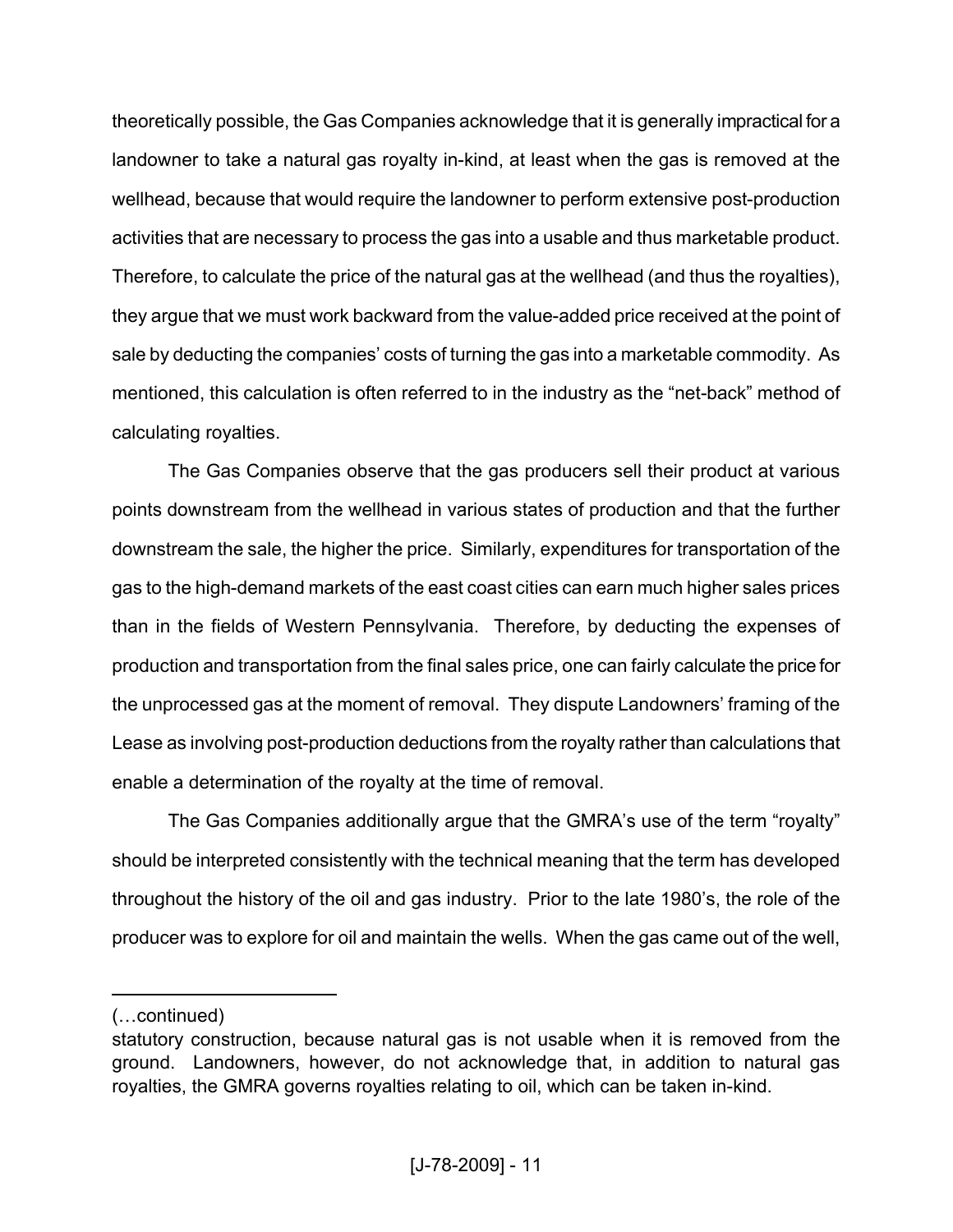the producer sold it to the pipeline company at the wellhead for a federally regulated price. The pipeline company would then assume all the responsibilities of transforming the raw product (sour gas) into marketable natural gas (sweet gas) and transporting it to the market place, where the gas was sold to local distribution companies. The pipeline company would sell the gas at a higher price, given the value added in the process of transforming and transporting it from sour to sweet gas. The producer, however, was paid a price for the natural product when it sold the gas to the pipeline company at the wellhead, and royalties for the landowner were calculated based on that "at the wellhead" price. Therefore, at the time of the enactment of the GMRA in 1979, the wellhead was the point of royalty measurement. Accordingly, the Gas Companies argue that the one-eighth royalty included in the GMRA was one-eighth of the unprocessed value of the gas at the point of removal. The Gas Companies also note that in 1979 almost all jurisdictions presumed that royalties were calculated at the wellhead.

In the 1980's the natural gas industry changed dramatically based on fears that the pipeline companies had monopoly power. The federal government required pipeline companies to unbundle their transportation services from their own natural gas sales efforts and, in effect, provide common-carriage services to others, including gas producers, who wished to transport natural gas. This has been referred to as the deregulation of the industry. The Gas Companies argue that the Lease's net-back calculation of royalties merely recreates the allocations that existed at the time the GMRA was enacted when royalties were calculated based upon the price of the raw/sour gas at the wellhead and not based upon the price of valued-added sweet gas.<sup>13</sup>

 $13$  They argue that Landowners' construction would result in a substantial increase in the royalties paid to the landowners without any indication that the legislature intended that result, or even foresaw the dramatic changes from deregulation.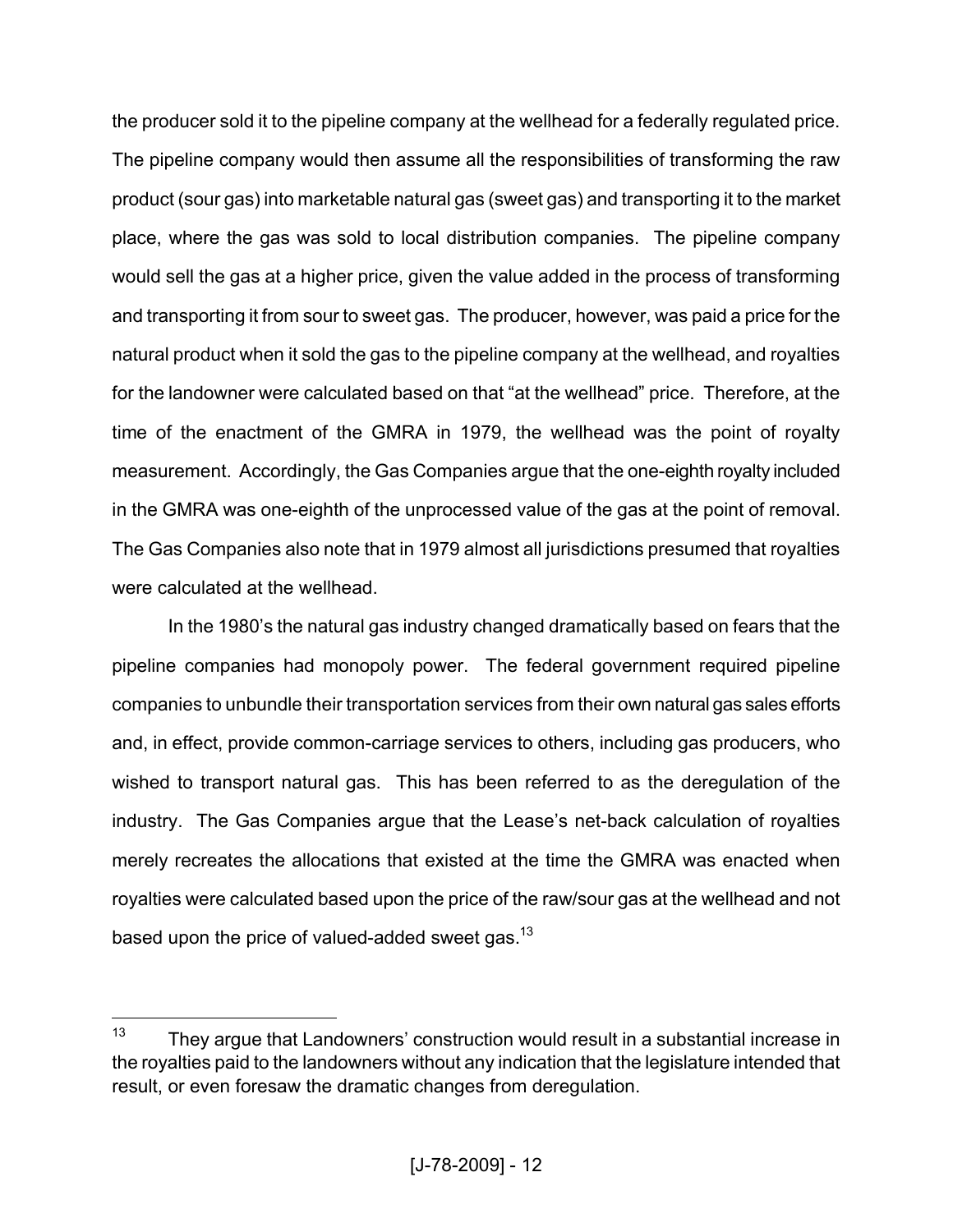The Gas Companies reject the relevance of the fact that a minority of jurisdictions have adopted the First Marketable Product Doctrine, under which the lessee is held responsible for all post-production expenses until the product arrives at a downstream location where it can be marketed. The Gas Companies note that only Colorado, Oklahoma, Kansas, and West Virginia have adopted this rule. Moreover, they contend that this is not the case to adopt the First Marketable Product Doctrine in Pennsylvania, because the courts that have adopted this doctrine have done so as a matter of common law in interpreting ambiguities in leases, not through statutory interpretation of a preexisting statute. They emphasize that there is no ambiguity in this lease, which they assert expressly provides for the net-back calculation of royalties.

The Gas Companies also disagree with Landowners' suggestion that Pennsylvania has been a First Marketable Product jurisdiction for over a hundred years based upon the Iams case. Instead, the Gas Companies state that Iams does not speak to where a royalty should be measured or who should bear the post-production costs, but instead only imposed upon a lessee an implied duty to market gas if it could be extracted in sufficient quantities.

The Gas Companies next claim that Landowners' argument would result in internal inconsistencies. As noted, the Gas Companies claim that royalties theoretically can be taken in two basic ways: in-kind and in money. It cannot be, they argue, that the Legislature intended that a landowner could receive different total royalties depending upon whether the landowner takes the one-eighth share in-kind at the wellhead or takes oneeighth of the proceeds of the much more valuable processed gas at the market.. They assert that valuation of the gas at the wellhead standardizes the royalties, consistent with the statutory language. They reject the Landowner's argument that the lease provisions will allow lessee-gas companies to inflate the post-production costs and thereby deprive the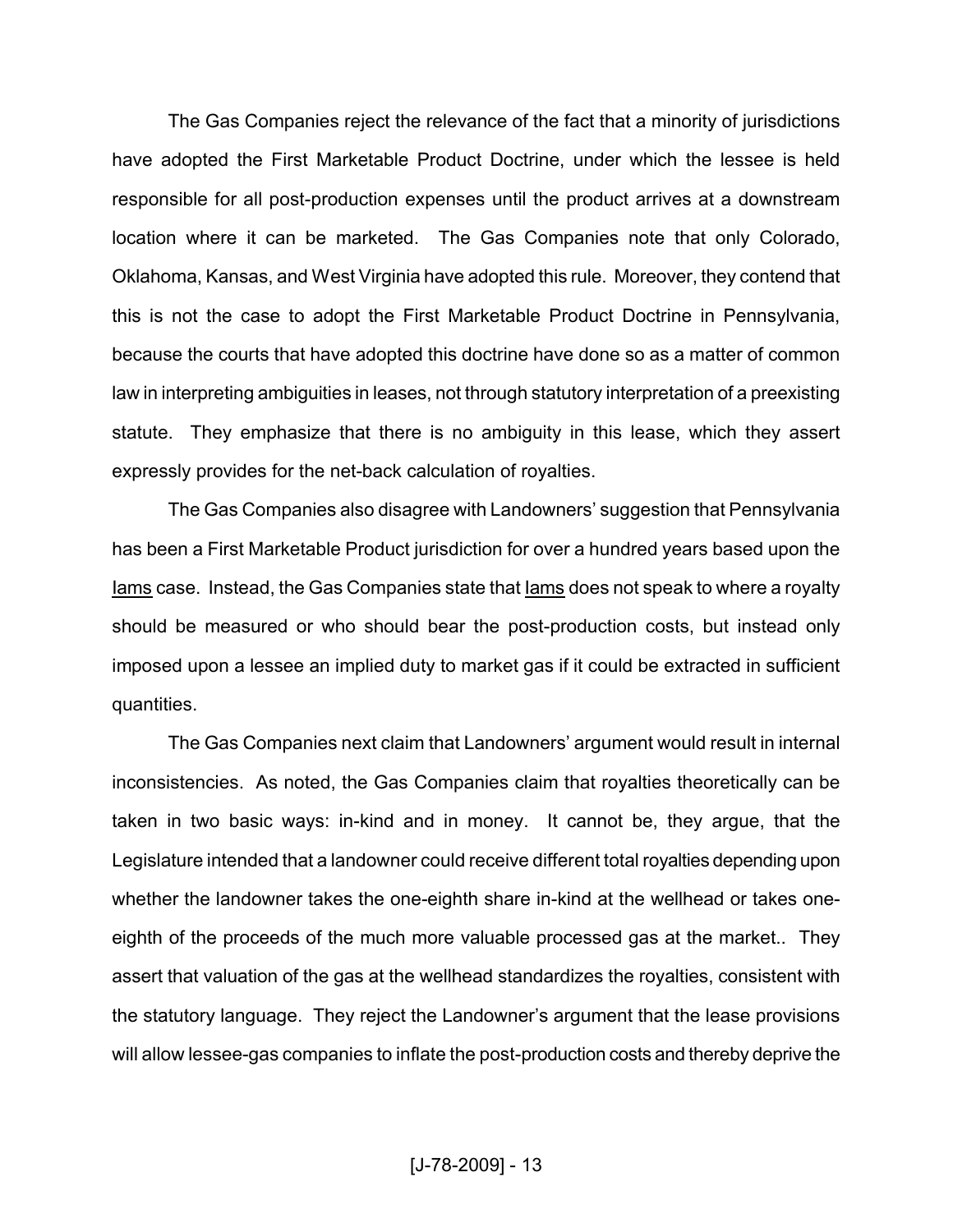landowners of all royalties, because the Gas Companies argue that the costs are always subject to audits and court action in contract.

The Gas Companies also reject Landowners' statutory analysis based upon the Oil and Gas Conservation Law's use of the term "royalty owner." They assert that the Oil and Gas Conservation Law and the GMRA are not in pari materia, but instead claim that the subject matter of the two statutes differs. The Conservation Law established a regulatory program designed to prevent wasteful development of oil and natural gas wells penetrating the Onondaga Horizon at a depth of 3,800 feet, which is deeper than the wells that had been utilized since the 1850s. They argue that the definition of royalty owner was not intended to address the calculation of royalties, but instead to include as many lessors within the definition as possible. Moreover, they note that the Conservation Law defines "royalty owner," but does not define "royalty."

Like Landowners, the Gas Companies are supported by a number of amici curiae, including some landowners who do not want their leases invalidated. Amici landowners assert that they knowingly negotiated a mutually beneficial agreement with the gas companies where the companies take all of the risk and incur all of the costs of exploring for gas and lessors receive an up-front bonus and royalties on the gas actually produced, and, in due course, sold. Therefore, the lessors have no downside risk, but still share in the benefits if a well produces gas.

The Gas Companies also have the support of Bruce Kramer, former law professor at Texas Tech University, who reiterates and expounds upon the history of the oil and gas industry as set forth by the Gas Companies. Given the dramatic changes in the late 1980s, Kramer argues that we should interpret the GMRA with an eye to what the industry was like in 1979, before the dramatic changes, when almost all royalties were calculated based on the wellhead price of unprocessed gas.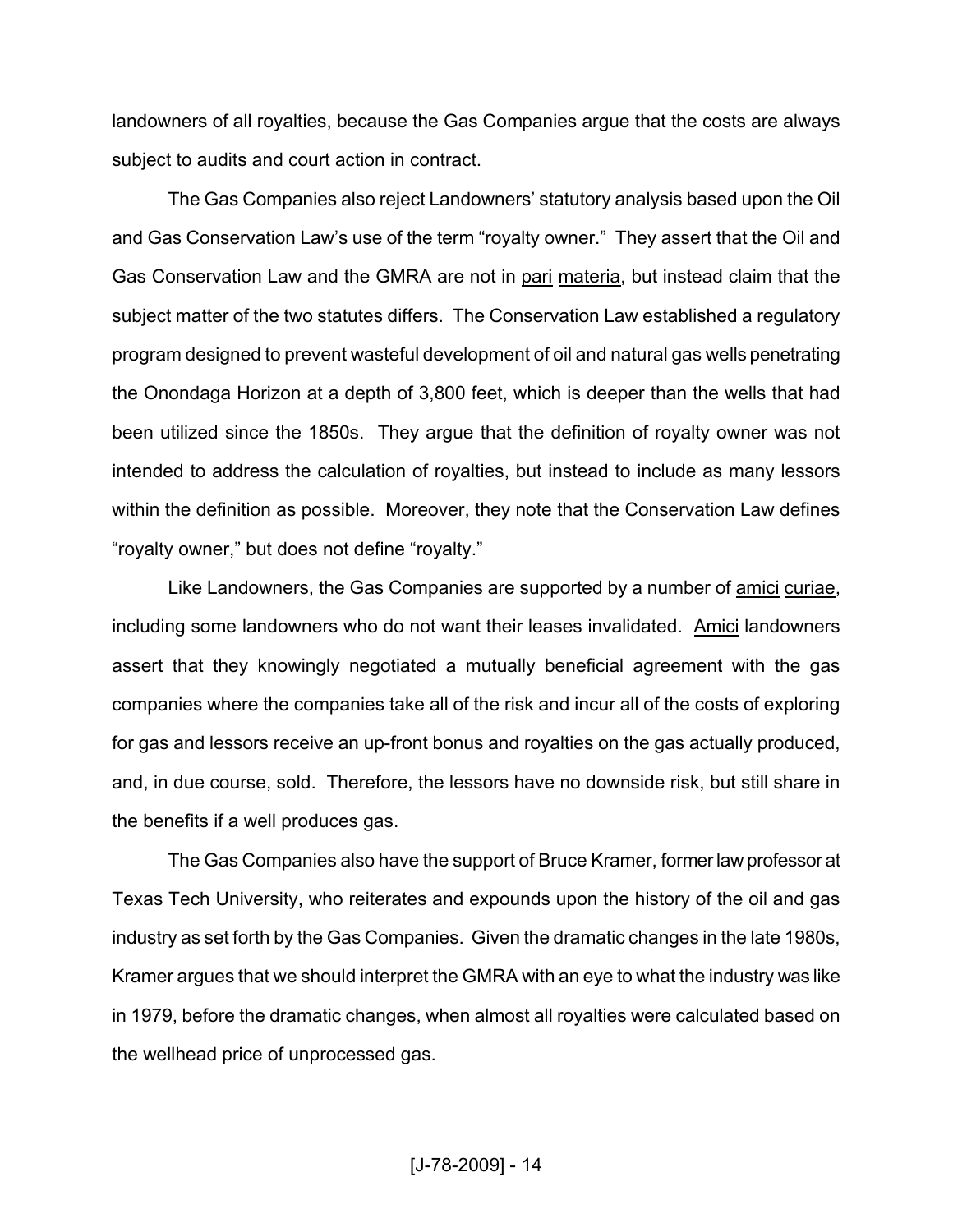Pursuant to Pennsylvania's rules of statutory construction, "[t]he object of all interpretation and construction of statutes is to ascertain and effectuate the intention of the General Assembly." 1 Pa.C.S. § 1921(a). We look first to the words of the statute to determine the intent of the General Assembly. See 1 Pa.C.S. § 1921(b) ("When the words of a statute are clear and free from all ambiguity, the letter of it is not to be disregarded under the pretext of pursuing its spirit."). As previously stated, the GMRA, in relevant part, requires leases to provide lessors "at least one-eighth royalty of all oil, natural gas or gas of other designations removed or recovered from the subject real property." 58 P.S. § 33.

Although the plain language of the GMRA clearly provides that the lessor must receive a one-eighth royalty, it is silent regarding the definition of royalty and the method for calculating the royalty. To the dismay of both Landowners and Gas Companies, the GMRA does not use any of the terms suggested by the parties, such as "at the wellhead," "postproduction costs," or "point of sale." The absence of such language is not surprising given the state of the industry at the time the GMRA was enacted, when virtually all royalties to landowners were based on the sale of unprocessed gas from the producer to the pipeline companies at the wellhead. In 1979, the legislature was not faced with a choice of whether the calculation should be made at the wellhead or the point of sale because they were one and the same. Therefore, we can assume that the General Assembly intended both parties' interpretation: that the royalty should be calculated at the wellhead and at the point of sale. See 1 Pa.C.S. § 1921(c)(2) (providing for consideration of the "circumstances under which [the statute] was enacted.").

Given the current state of the industry where the wellhead and the point of sale are not the same, we are required to interpret which valuation point is most consistent with the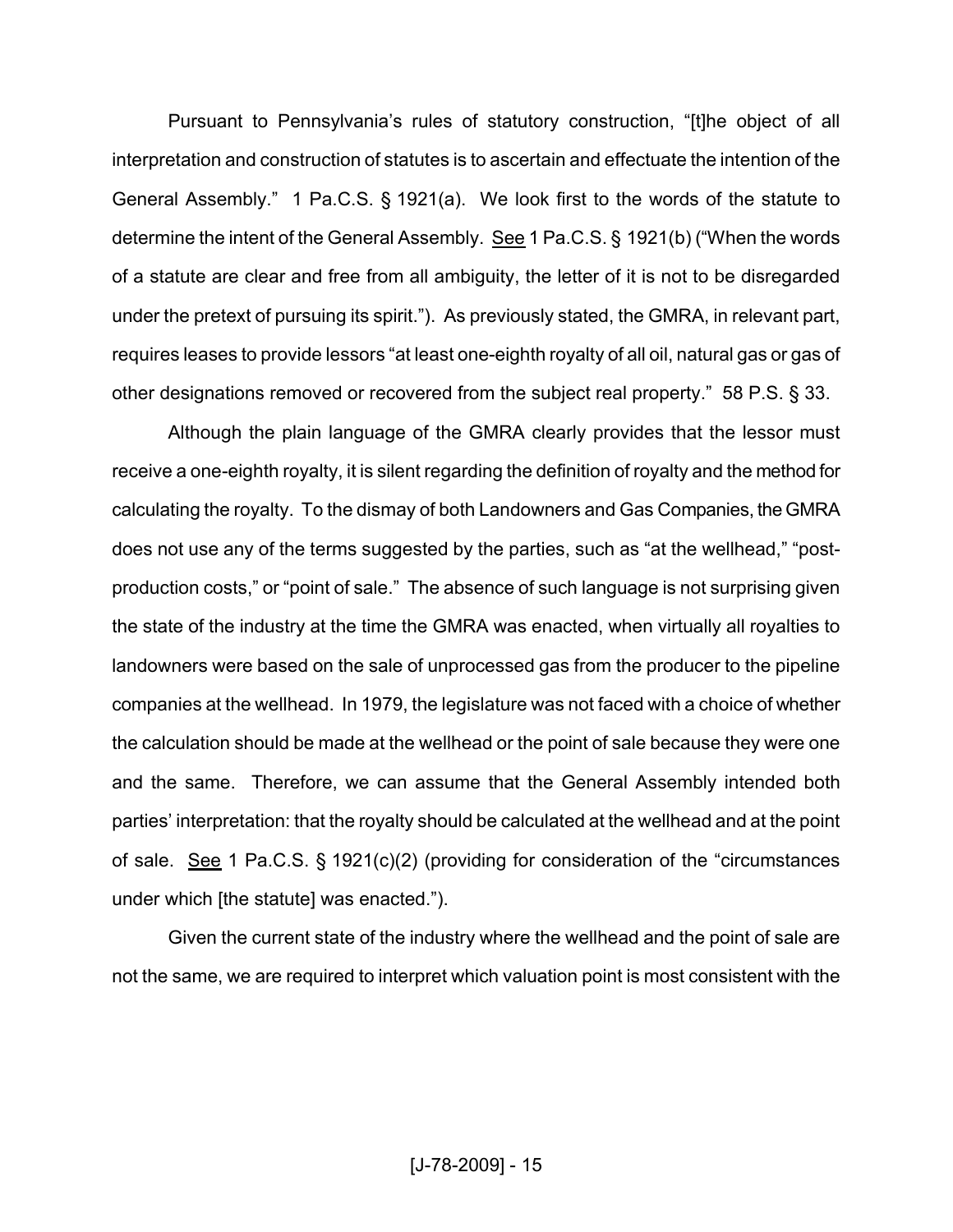language of the statute.<sup>14</sup> This requires us to define royalty. Under the standard dictionary definitions cited by Landowners, royalty contemplates the proceeds of a sale, which would move the point of valuation from the wellhead to the point of sale. The Statutory Construction Act, however, counsels us to reject this common definition of "royalty," in favor of the definition it has acquired in the oil and gas industry. The rules instruct, "Words and phrases shall be construed according to rules of grammar and according to their common and approved usage; but technical words and phrases and such others as have acquired a peculiar and appropriate meaning or are defined in this part, shall be construed according to such peculiar and appropriate meaning or definition." 1 Pa.C.S. § 1903.

The term royalty has been defined in the oil and gas industry as "[t]he landowner's share of production, free of expenses of production." Howard R. Williams & Charles J. Meyers, Manual of Oil and Gas Terms § R (Patrick H. Martin & Bruce M. Kramer eds., 2009). In the industry, as referenced above, the "expenses of production" relate to the costs of drilling the well and getting the product to the surface, but do not encompass the costs of getting the product from the wellhead to the point of sale, as those costs are termed "post-production costs." "Although the royalty is not subject to costs of production, usually it is subject to costs incurred after production, e.g., production or gathering taxes, costs of treatment of the product to render it marketable, costs of transportation to market." Id.; see also George A. Bibikos and Jeffrey C. King, A Primer on Oil and Gas Law in the Marcellus Shale States, 4 TEX. J. OIL, GAS, & ENERGY L. 155, 168-69 (2008-2009) (explaining post-production costs and noting that a majority of jurisdictions authorize the deduction of post-production costs in the calculation of royalties). Similarly, another treatise

<sup>&</sup>lt;sup>14</sup> We note that the General Assembly is the branch of government best suited to weigh the public polices underlying the determination of the proper point of royalty valuation in the deregulated gas industry. However, until the General Assembly acts to specify the point of valuation, we must interpret the statute as written, prior to deregulation.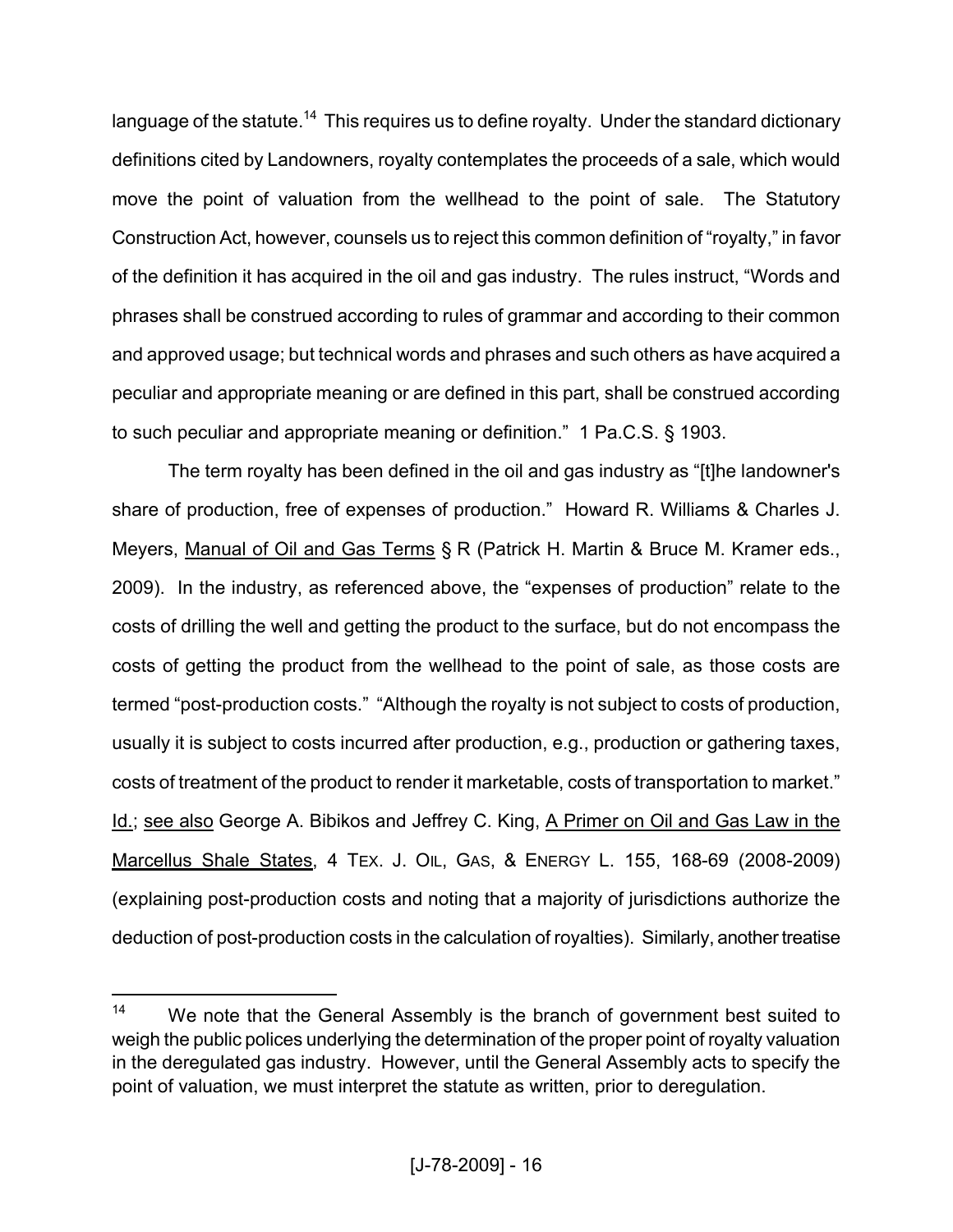addressing gas, oil and mineral leases instructs that, "[w]hile a lease may make the amount of the royalty dependent on the proceeds, generally the royalty is not payable from gross profit but from the net amount remaining after deduction of certain production and development costs." 17 Williston on Contracts § 50:60 (4th ed. 2009) (footnote omitted). Consistent with this definition, the lease at issue only provides for the lessor to share in the post-production costs, and charges the lessee with all the production costs.

We additionally observe that royalties in the industry can be taken in-kind. Manual of Oil and Gas Terms § R. Although it is unusual and impractical for natural gas royalties to be taken in-kind, oil royalties can certainly be so taken. Given that the GMRA addresses both oil and gas royalties, we must interpret the term to cover both. Accordingly, we give credence to the Gas Companies' argument that the General Assembly would not intend to create a situation where one landowner would receive a dramatically increased royalty when the product is valued at the point of sale when the neighbor who took the royalty inkind would have a reduced royalty based on the wellhead value.

Moreover, as suggested by the briefs, the natural gas can be sold at different degrees of processing for different prices and at different prices based upon the proximity of the market to high demand cities. If one company sells it at a point halfway to fully processed (or half-way to New York City), the landowner will get dramatically lower royalties than a neighbor whose gas is sold after it is fully processed. The use of the netback method eliminates the chance that lessors would obtain different royalties on the same quality and quantity of gas coming out of the well depending on when and where in the value-added production process the gas was sold. See Bice v. Petro-Hunt, LLC, 768 N.W. 2d 496, 502 (N.D. 2009) (noting the difficulty of determining at which point the gas first becomes marketable); Garman, 886 A.2d at 661 (detailing different costs that lead to added value of gas products).